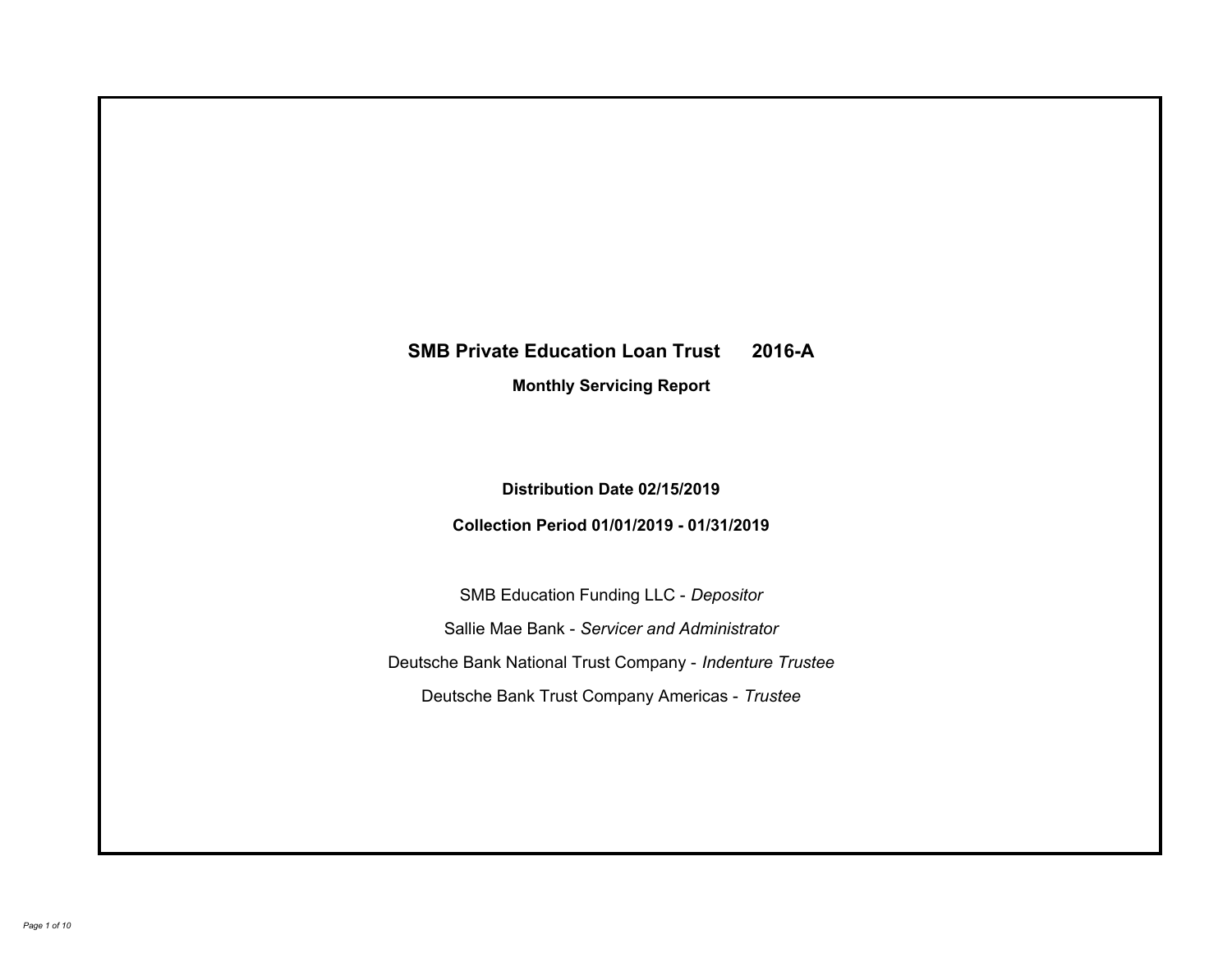| Α           | <b>Student Loan Portfolio Characteristics</b> |                                                 | <b>Settlement Date</b><br>05/26/2016 | 12/31/2018           | 01/31/2019           |
|-------------|-----------------------------------------------|-------------------------------------------------|--------------------------------------|----------------------|----------------------|
|             | <b>Principal Balance</b>                      |                                                 | \$585,861,635.84                     | \$429,519,559.50     | \$421,241,448.61     |
|             | Interest to be Capitalized Balance            |                                                 | 32,367,510.93                        | 22,651,299.88        | 22,767,335.21        |
|             | Pool Balance                                  |                                                 | \$618,229,146.77                     | \$452,170,859.38     | \$444,008,783.82     |
|             | Weighted Average Coupon (WAC)                 |                                                 |                                      |                      |                      |
|             |                                               | WAC1 (Contractual Interest Rate on the Loan)    | 8.26%                                | 9.68%                | 9.67%                |
|             |                                               | WAC2 (Average of Applicable Interest Rate)      | 8.23%                                | 9.60%                | 9.59%                |
|             |                                               | WAC3 (Average of Actual Interest Rate)          | 8.16%                                | 9.52%                | 9.50%                |
|             | Weighted Average Remaining Term               |                                                 | 134.18                               | 125.63               | 125.42               |
|             | Number of Loans                               |                                                 | 53,959                               | 39,882               | 39,219               |
|             | Number of Borrowers                           |                                                 | 52,283                               | 38,427               | 37,798               |
|             | Pool Factor                                   | Since Issued Total Constant Prepayment Rate (1) |                                      | 0.731396864<br>9.22% | 0.718194518<br>9.35% |
|             |                                               |                                                 |                                      |                      |                      |
| B           | <b>Debt Securities</b>                        | <b>Cusip/Isin</b>                               | 01/15/2019                           |                      | 02/15/2019           |
|             | A <sub>2</sub> A                              | 78449FAB7                                       | \$165,060,435.06                     |                      | \$161,521,989.80     |
|             | A <sub>2</sub> B                              | 78449FAC5                                       | \$101,459,166.51                     |                      | \$99,284,158.87      |
|             | B                                             | 78449FAD3                                       | \$50,000,000.00                      |                      | \$50,000,000.00      |
|             |                                               |                                                 |                                      |                      |                      |
| $\mathsf C$ | <b>Certificates</b>                           | <b>Cusip/Isin</b>                               | 01/15/2019                           |                      | 02/15/2019           |
|             | Residual                                      | 78449F101                                       | \$100,000.00                         |                      | \$100,000.00         |
|             |                                               |                                                 |                                      |                      |                      |
| D           | <b>Account Balances</b>                       |                                                 | 01/15/2019                           |                      | 02/15/2019           |
|             | Reserve Account Balance                       |                                                 | \$1,557,854.00                       |                      | \$1,557,854.00       |
|             |                                               |                                                 |                                      |                      |                      |
| Е           | <b>Asset / Liability</b>                      |                                                 | 01/15/2019                           |                      | 02/15/2019           |
|             | Overcollateralization Percentage              |                                                 | 30.00%                               |                      | 30.00%               |
|             | Specified Overcollateralization Amount        |                                                 | \$135,651,257.81                     |                      | \$133,202,635.15     |
|             | Actual Overcollateralization Amount           |                                                 | \$135,651,257.81                     |                      | \$133,202,635.15     |

(1) For additional information, see 'Since Issued CPR Methodology' found on page 11 of this report.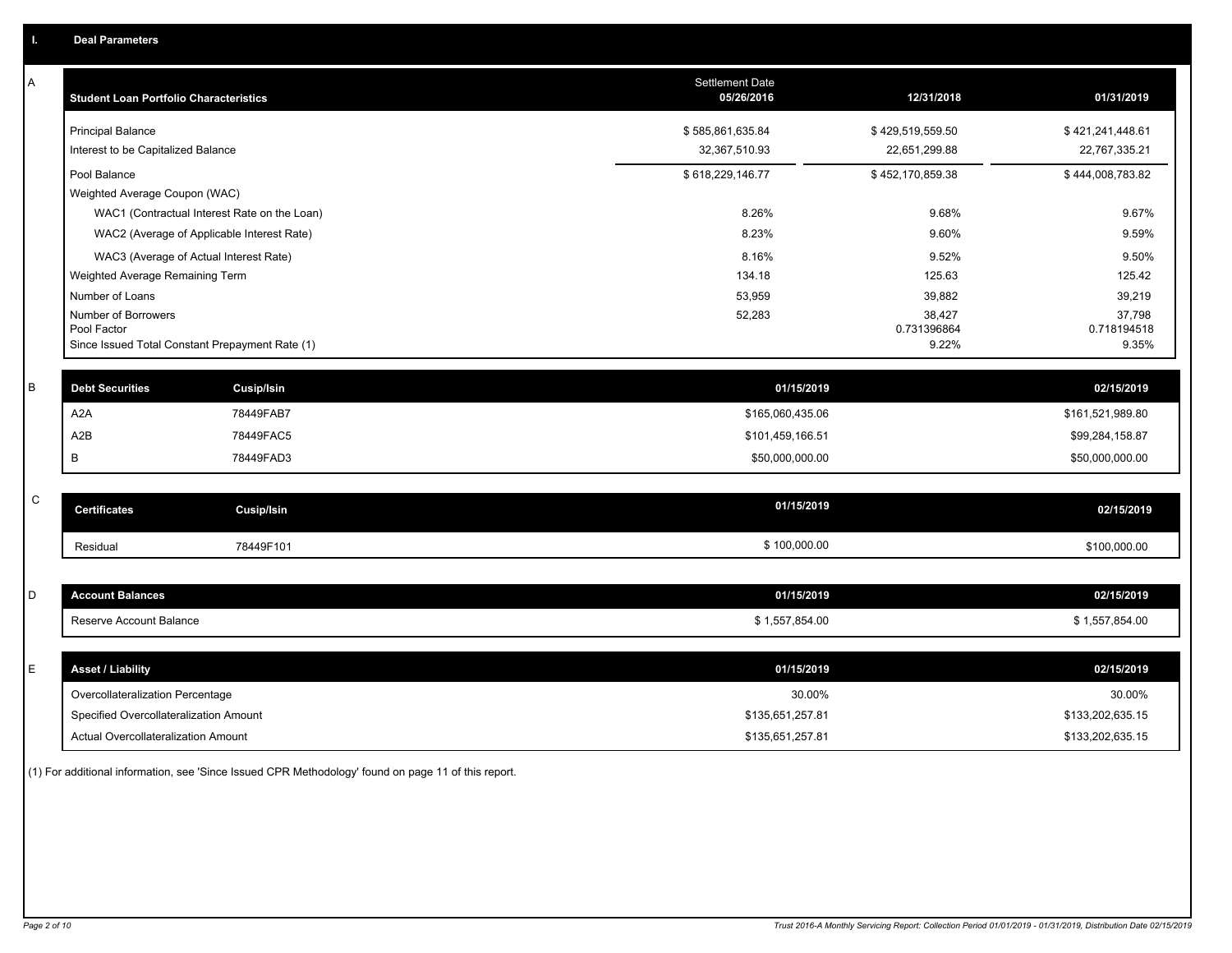## **II. 2016-A Trust Activity 01/01/2019 through 01/31/2019**

| Α  | <b>Student Loan Principal Receipts</b>                           |                 |  |
|----|------------------------------------------------------------------|-----------------|--|
|    | <b>Borrower Principal</b>                                        | 8,544,325.41    |  |
|    | <b>Consolidation Activity Principal</b>                          | 0.00            |  |
|    | Seller Principal Reimbursement                                   | 589.75          |  |
|    | Servicer Principal Reimbursement                                 | 0.00            |  |
|    | Delinquent Principal Purchases by Servicer                       | 0.00            |  |
|    | <b>Other Principal Deposits</b>                                  | 107,913.52      |  |
|    | <b>Total Principal Receipts</b>                                  | \$8,652,828.68  |  |
| В  | <b>Student Loan Interest Receipts</b>                            |                 |  |
|    | Borrower Interest                                                | 2,399,774.28    |  |
|    | <b>Consolidation Activity Interest</b>                           | 0.00            |  |
|    | Seller Interest Reimbursement                                    | 34.27           |  |
|    | Servicer Interest Reimbursement                                  | 0.00            |  |
|    | Delinquent Interest Purchases by Servicer                        | 0.00            |  |
|    | Other Interest Deposits                                          | 200.19          |  |
|    | <b>Total Interest Receipts</b>                                   | \$2,400,008.74  |  |
| C  | <b>Recoveries on Realized Losses</b>                             | \$87,439.86     |  |
| D  | <b>Investment Income</b>                                         | \$21,199.33     |  |
| Е  | <b>Funds Borrowed from Next Collection Period</b>                | \$0.00          |  |
| F. | <b>Funds Repaid from Prior Collection Period</b>                 | \$0.00          |  |
| G  | <b>Loan Sale or Purchase Proceeds</b>                            | \$0.00          |  |
| н  | Initial Deposits to Distribution Account                         | \$0.00          |  |
|    | <b>Excess Transferred from Other Accounts</b>                    | \$0.00          |  |
| J  | <b>Borrower Benefit Reimbursements</b>                           | \$0.00          |  |
| Κ  | <b>Other Deposits</b>                                            | \$0.00          |  |
| L  | <b>Other Fees Collected</b>                                      | \$0.00          |  |
| М  | <b>AVAILABLE FUNDS</b>                                           | \$11,161,476.61 |  |
| N  | Non-Cash Principal Activity During Collection Period             | \$374,717.79    |  |
| O  | Aggregate Purchased Amounts by the Depositor, Servicer or Seller | \$108,113.71    |  |
| P  | Aggregate Loan Substitutions                                     | \$0.00          |  |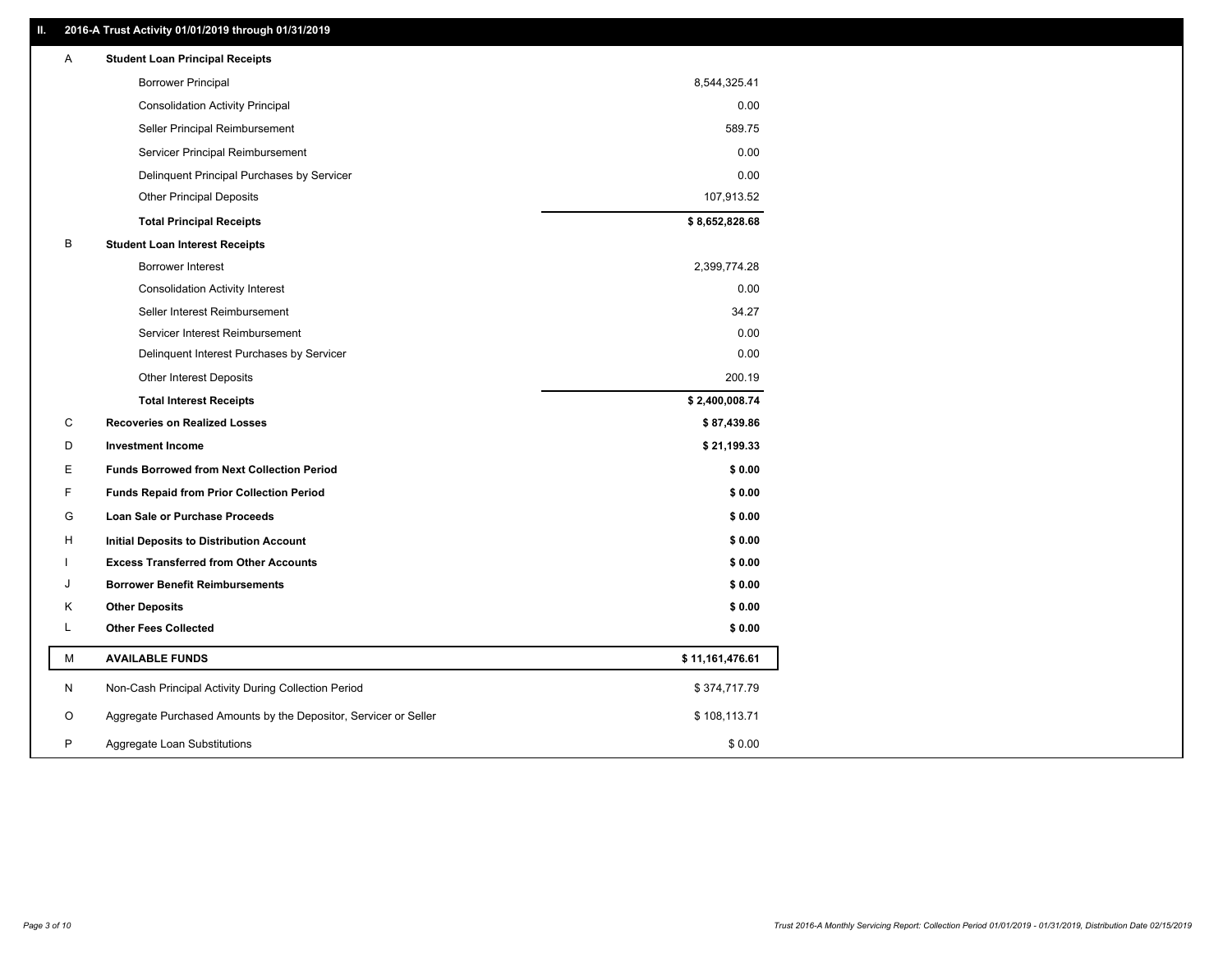|                   |                       |                          |         |                                                           | <b>Loans by Repayment Status</b> |                            |                          |         |                                                                  |                |                            |
|-------------------|-----------------------|--------------------------|---------|-----------------------------------------------------------|----------------------------------|----------------------------|--------------------------|---------|------------------------------------------------------------------|----------------|----------------------------|
|                   |                       |                          |         | 01/31/2019                                                |                                  |                            |                          |         | 12/31/2018                                                       |                |                            |
|                   |                       | <b>Wtd Avg</b><br>Coupon | # Loans | Principal and<br><b>Interest Accrued</b><br>to Capitalize | % of Principal                   | % of Loans in<br>Repay (1) | <b>Wtd Avg</b><br>Coupon | # Loans | <b>Principal and</b><br><b>Interest Accrued</b><br>to Capitalize | % of Principal | % of Loans in<br>Repay (1) |
| INTERIM:          | IN SCHOOL             | 10.74%                   | 2,622   | \$39,165,346.00                                           | 8.821%                           | $-$ %                      | 10.73%                   | 2,888   | \$42,411,695.58                                                  | 9.380%         | $-$ %                      |
|                   | GRACE                 | 10.42%                   | 852     | \$11,641,159.86                                           | 2.622%                           | $-$ %                      | 10.33%                   | 676     | \$9,162,611.97                                                   | 2.026%         | $-$ %                      |
|                   | <b>DEFERMENT</b>      | 10.54%                   | 1,975   | \$24,355,433.74                                           | 5.485%                           | $-$ %                      | 10.58%                   | 1,985   | \$24,319,258.31                                                  | 5.378%         | $-$ %                      |
| <b>REPAYMENT:</b> | <b>CURRENT</b>        | 9.24%                    | 31,404  | \$336,001,256.98                                          | 75.674%                          | 91.095%                    | 9.26%                    | 32,097  | \$345,706,835.41                                                 | 76.455%        | 91.876%                    |
|                   | 31-60 DAYS DELINQUENT | 9.51%                    | 565     | \$7,194,244.04                                            | 1.620%                           | 1.950%                     | 9.78%                    | 618     | \$7,869,339.28                                                   | 1.740%         | 2.091%                     |
|                   | 61-90 DAYS DELINQUENT | 9.67%                    | 295     | \$4,096,635.86                                            | 0.923%                           | 1.111%                     | 9.17%                    | 256     | \$3,150,122.33                                                   | 0.697%         | 0.837%                     |
|                   | > 90 DAYS DELINQUENT  | 10.13%                   | 140     | \$1,923,383.03                                            | 0.433%                           | 0.521%                     | 10.28%                   | 127     | \$1,728,369.11                                                   | 0.382%         | 0.459%                     |
|                   | <b>FORBEARANCE</b>    | 9.71%                    | 1,366   | \$19,631,324.31                                           | 4.421%                           | 5.322%                     | 9.65%                    | 1,235   | \$17,822,627.39                                                  | 3.942%         | 4.737%                     |
| <b>TOTAL</b>      |                       |                          | 39,219  | \$444,008,783.82                                          | 100.00%                          | 100.00%                    |                          | 39,882  | \$452,170,859.38                                                 | 100.00%        | 100.00%                    |

Percentages may not total 100% due to rounding  $\star$ 

1 Loans classified in "Repayment" include any loan for which interim interest only, \$25 fixed payments or full principal and interest payments are due.

|                         |                                                                                                                                                                                |                          |         |                                                           | <b>Loans by Borrower Status</b> |                                |                          |         |                                                           |                |                                |
|-------------------------|--------------------------------------------------------------------------------------------------------------------------------------------------------------------------------|--------------------------|---------|-----------------------------------------------------------|---------------------------------|--------------------------------|--------------------------|---------|-----------------------------------------------------------|----------------|--------------------------------|
|                         |                                                                                                                                                                                |                          |         | 01/31/2019                                                |                                 |                                |                          |         | 12/31/2018                                                |                |                                |
|                         |                                                                                                                                                                                | <b>Wtd Avg</b><br>Coupon | # Loans | Principal and<br><b>Interest Accrued</b><br>to Capitalize | % of Principal                  | % of Loans in<br>P&I Repay (2) | <b>Wtd Avg</b><br>Coupon | # Loans | Principal and<br><b>Interest Accrued</b><br>to Capitalize | % of Principal | % of Loans in<br>P&I Repay (2) |
| INTERIM:                | IN SCHOOL                                                                                                                                                                      | 10.27%                   | 5,551   | \$81,685,638.66                                           | 18.397%                         | $-$ %                          | 10.26%                   | 6,131   | \$88,874,365.31                                           | 19.655%        | $-$ %                          |
|                         | GRACE                                                                                                                                                                          | 10.11%                   | 1,665   | \$22,456,912.94                                           | 5.058%                          | $-$ %                          | 10.02%                   | 1,264   | \$17,171,462.76                                           | 3.798%         | $-$ %                          |
|                         | <b>DEFERMENT</b>                                                                                                                                                               | 10.06%                   | 3,784   | \$46,507,006.52                                           | 10.474%                         | $-$ %                          | 10.10%                   | 3,794   | \$45,933,200.46                                           | 10.158%        | $-$ %                          |
| P&I REPAYMENT:          | <b>CURRENT</b>                                                                                                                                                                 | 9.10%                    | 25,869  | \$260,862,301.24                                          | 58.752%                         | 88.922%                        | 9.13%                    | 26,489  | \$270,080,807.15                                          | 59.730%        | 89.969%                        |
|                         | 31-60 DAYS DELINQUENT                                                                                                                                                          | 9.43%                    | 533     | \$6,756,351.16                                            | 1.522%                          | 2.303%                         | 9.71%                    | 579     | \$7,387,680.89                                            | 1.634%         | 2.461%                         |
|                         | 61-90 DAYS DELINQUENT                                                                                                                                                          | 9.61%                    | 285     | \$3,930,823.68                                            | 0.885%                          | 1.340%                         | 9.10%                    | 240     | \$2,962,170.24                                            | 0.655%         | 0.987%                         |
|                         | > 90 DAYS DELINQUENT                                                                                                                                                           | 10.15%                   | 138     | \$1,902,839.83                                            | 0.429%                          | 0.649%                         | 10.27%                   | 125     | \$1,678,790.71                                            | 0.371%         | 0.559%                         |
|                         | <b>FORBEARANCE</b>                                                                                                                                                             | 9.69%                    | 1,394   | \$19,906,909.79                                           | 4.483%                          | 6.786%                         | 9.65%                    | 1,260   | \$18,082,381.86                                           | 3.999%         | 6.024%                         |
| <b>TOTAL</b><br>$\star$ | Percentages may not total 100% due to rounding<br>2 Loans classified in "P&I Repayment" includes only those loans for which scheduled principal and interest payments are due. |                          | 39,219  | \$444,008,783.82                                          | 100.00%                         | 100.00%                        |                          | 39,882  | \$452,170,859.38                                          | 100.00%        | 100.00%                        |

WAC reflects WAC3 To conform with company standard reporting these sections now include Princial and Interest Accrued to Capitalize.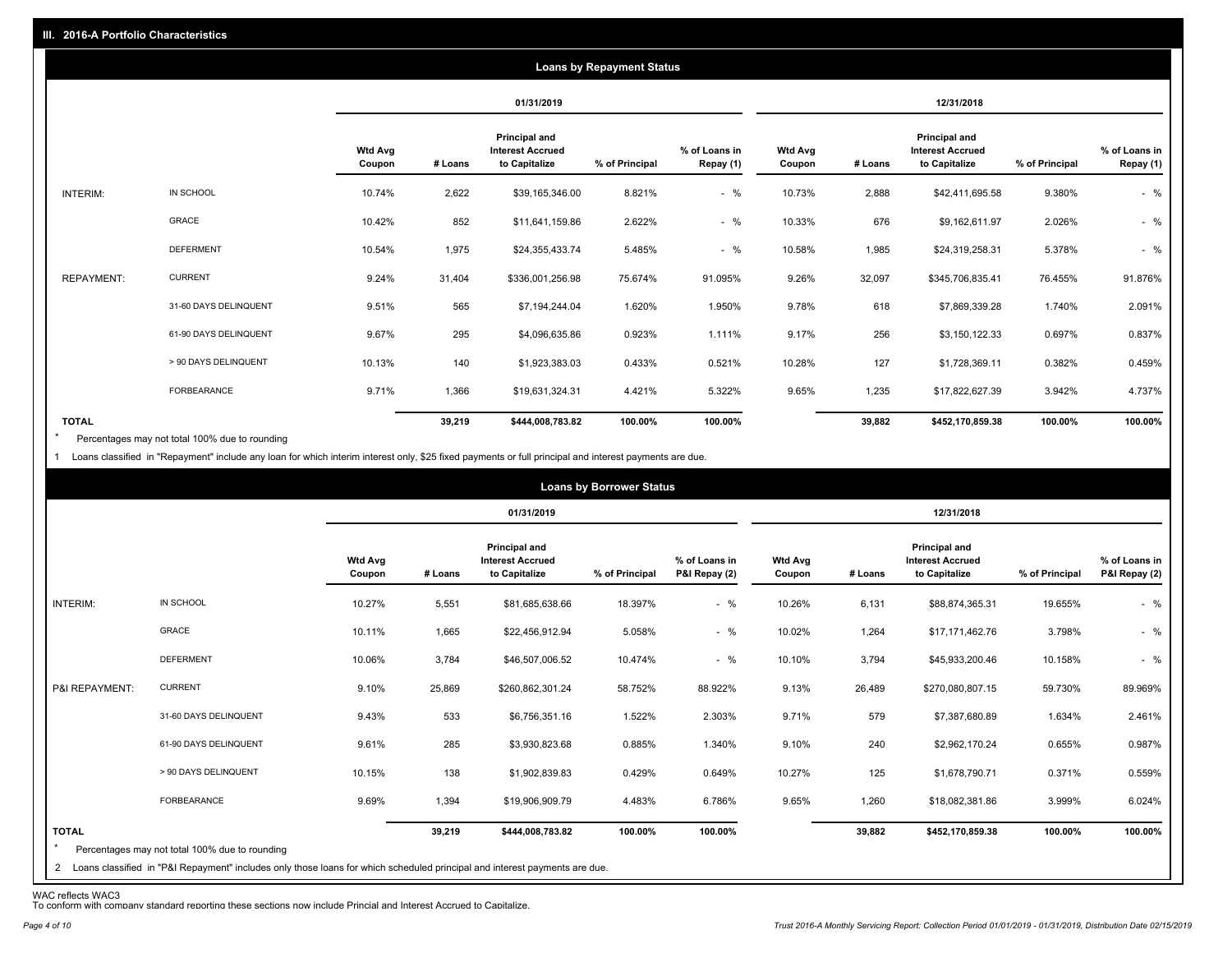|                                                                                                  | 1/31/2019        | 12/31/2018       |
|--------------------------------------------------------------------------------------------------|------------------|------------------|
| Pool Balance                                                                                     | \$444,008,783.82 | \$452,170,859.38 |
| Total # Loans                                                                                    | 39,219           | 39,882           |
| Total # Borrowers                                                                                | 37,798           | 38,427           |
| Weighted Average Coupon                                                                          | 9.59%            | 9.60%            |
| Weighted Average Remaining Term                                                                  | 125.42           | 125.63           |
| Percent of Pool - Cosigned                                                                       | 92.9%            | 92.9%            |
| Percent of Pool - Non Cosigned                                                                   | 7.1%             | 7.1%             |
| Borrower Interest Accrued for Period                                                             | \$3,406,590.06   | \$3,409,645.47   |
| <b>Outstanding Borrower Interest Accrued</b>                                                     | \$25,595,619.70  | \$25,433,251.83  |
| Gross Principal Realized Loss - Periodic *                                                       | \$420,032.20     | \$689,369.01     |
| Gross Principal Realized Loss - Cumulative *                                                     | \$13,858,145.01  | \$13,438,112.81  |
| Recoveries on Realized Losses - Periodic                                                         | \$87,439.86      | \$67,620.71      |
| Recoveries on Realized Losses - Cumulative                                                       | \$1,925,731.37   | \$1,838,291.51   |
| Net Losses - Periodic                                                                            | \$332,592.34     | \$621,748.30     |
| Net Losses - Cumulative                                                                          | \$11,932,413.64  | \$11,599,821.30  |
| Non-Cash Principal Activity - Capitalized Interest                                               | \$796,260.63     | \$3,030,308.22   |
| Since Issued Total Constant Prepayment Rate (CPR) (1)                                            | 9.35%            | 9.22%            |
| <b>Loan Substitutions</b>                                                                        | \$0.00           | \$0.00           |
| <b>Cumulative Loan Substitutions</b>                                                             | \$0.00           | \$0.00           |
| <b>Unpaid Servicing Fees</b>                                                                     | \$0.00           | \$0.00           |
| <b>Unpaid Administration Fees</b>                                                                | \$0.00           | \$0.00           |
| <b>Unpaid Carryover Servicing Fees</b>                                                           | \$0.00           | \$0.00           |
| Note Interest Shortfall                                                                          | \$0.00           | \$0.00           |
| Loans in Modification                                                                            | \$24,989,628.74  | \$24,258,438.42  |
| % of Loans in Modification as a % of Loans in Repayment (P&I)                                    | 9.14%            | 8.60%            |
|                                                                                                  |                  |                  |
| % Annualized Gross Principal Realized Loss - Periodic as a %<br>of Loans in Repayment (P&I) * 12 | 1.84%            | 2.93%            |
| % Gross Principal Realized Loss - Cumulative as a % of<br>Original Pool Balance                  | 2.24%            | 2.17%            |
|                                                                                                  |                  |                  |

\* In accordance with the Servicer's current policies and procedures, after September 1, 2017 loans subject to bankruptcy claims generally will not be reported as a charged-off unless and until they are delinquent for 120 d

(1) For additional information, see 'Since Issued CPR Methodology' found on page 11 of this report.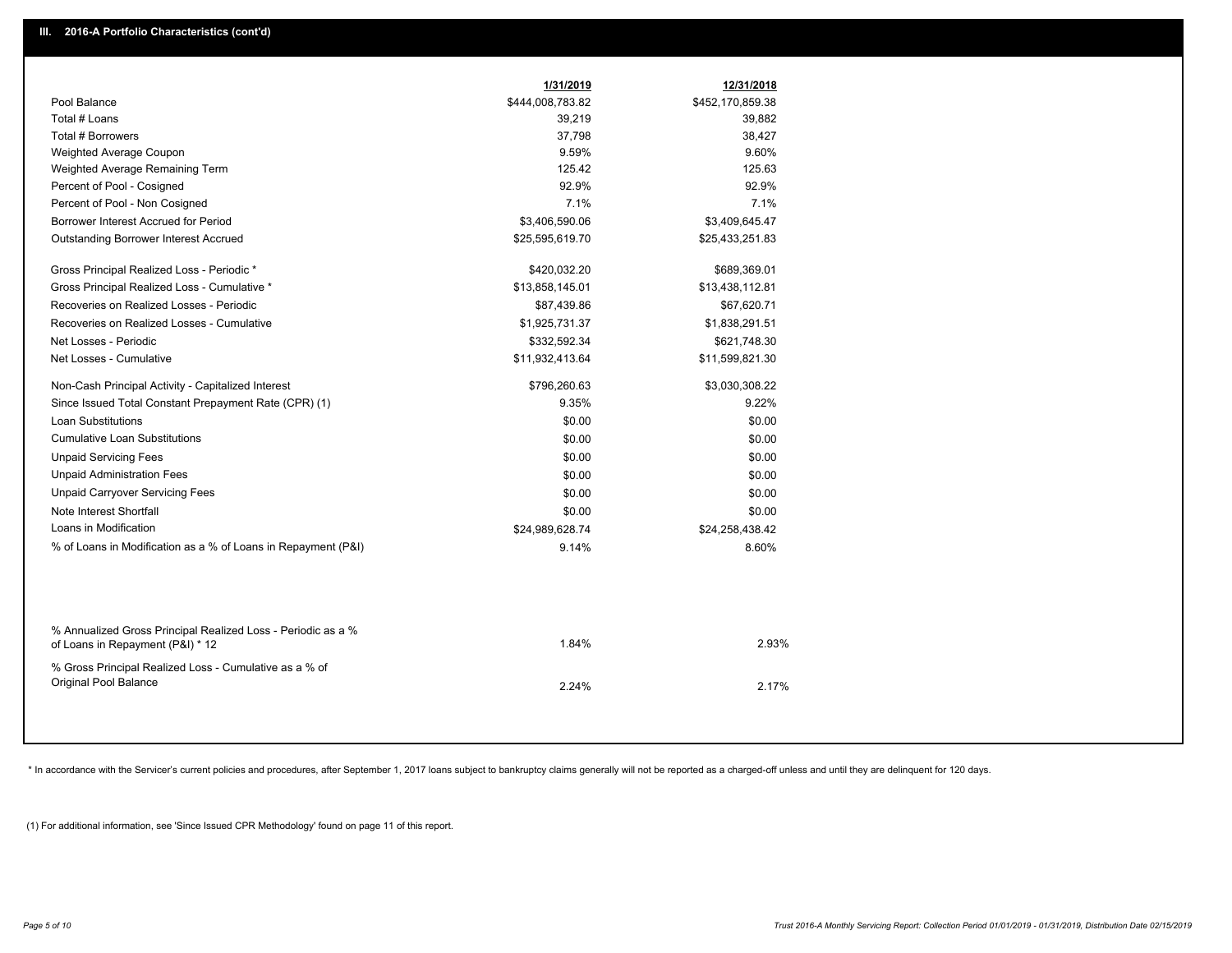#### **Loan Program**  A

|                                    | Weighted<br><b>Average Coupon</b> | # LOANS     | <b>\$ AMOUNT</b> | $%$ *    |
|------------------------------------|-----------------------------------|-------------|------------------|----------|
| - Smart Option Interest-Only Loans | 8.63%                             | 8,866       | \$76,345,666.31  | 17.195%  |
| - Smart Option Fixed Pay Loans     | 9.52%                             | 10.616      | \$141,819,922.58 | 31.941%  |
| - Smart Option Deferred Loans      | 9.79%                             | 19,737      | \$225,843,194.93 | 50.865%  |
| - Other Loan Programs              | $0.00\%$                          | $\mathbf 0$ | \$0.00           | 0.000%   |
| <b>Total</b>                       | 9.50%                             | 39,219      | \$444,008,783.82 | 100.000% |

\* Percentages may not total 100% due to rounding

B

C

**Index Type**

|                       | Weighted<br><b>Average Coupon</b> | # LOANS | <b>\$ AMOUNT</b> | %        |
|-----------------------|-----------------------------------|---------|------------------|----------|
| - Fixed Rate Loans    | 7.84%                             | 8,058   | \$101,505,803.90 | 22.861%  |
| - LIBOR Indexed Loans | 10.00%                            | 31,161  | \$342,502,979.92 | 77.139%  |
| - Other Index Rates   | $0.00\%$                          | 0       | \$0.00           | 0.000%   |
| Total                 | 9.50%                             | 39,219  | \$444,008,783.82 | 100.000% |

\* Percentages may not total 100% due to rounding

## **Weighted Average Recent FICO**

| $0 - 639$<br>640 - 669<br>670 - 699<br>700 - 739 | 3,114<br>2,340<br>4,216 | \$32,847,645.09<br>\$25,466,969.77<br>\$48,384,689.30 | 7.398%<br>5.736% |
|--------------------------------------------------|-------------------------|-------------------------------------------------------|------------------|
|                                                  |                         |                                                       |                  |
|                                                  |                         |                                                       |                  |
|                                                  |                         |                                                       | 10.897%          |
|                                                  | 8,580                   | \$99,393,894.86                                       | 22.386%          |
| $740 +$                                          | 20,965                  | \$237,896,800.41                                      | 53.579%          |
| N/A <sup>(1)</sup>                               | 4                       | \$18,784.39                                           | $0.004\%$        |
| <b>Total</b>                                     | 39,219                  | \$444,008,783.82                                      | 100.000%         |

WAC reflects WAC3

To conform with company standard reporting these sections now include Princial and Interest Accrued to Capitalize.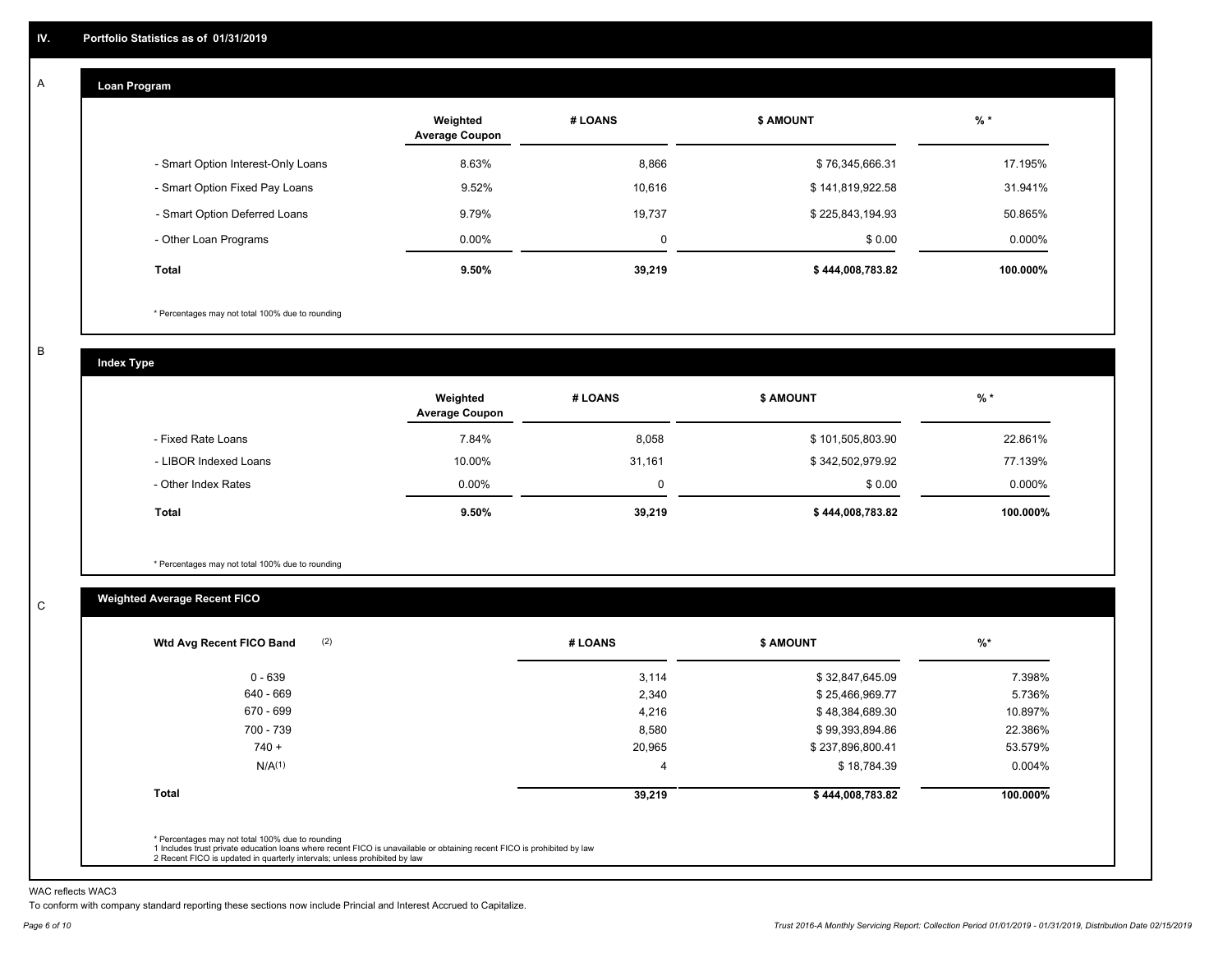| ٧. | 2016-A Reserve Account, Principal Distribution, and R-2 Certificate Calculations        |                  |  |
|----|-----------------------------------------------------------------------------------------|------------------|--|
| А. | <b>Reserve Account</b>                                                                  |                  |  |
|    | Specified Reserve Account Balance                                                       | \$1,557,854.00   |  |
|    | Actual Reserve Account Balance                                                          | \$1,557,854.00   |  |
| В. | <b>Principal Distribution Amount</b>                                                    |                  |  |
|    | Class A Notes Outstanding<br>i.                                                         | \$266,519,601.57 |  |
|    | Pool Balance<br>ii.                                                                     | \$444,008,783.82 |  |
|    | First Priority Principal Distribution Amount (i - ii)<br>iii.                           | \$0.00           |  |
|    | Class A and B Notes Outstanding<br>iv.                                                  | \$316,519,601.57 |  |
|    | First Priority Principal Distribution Amount<br>ν.                                      | \$0.00           |  |
|    | Pool Balance<br>vi.                                                                     | \$444,008,783.82 |  |
|    | Specified Overcollateralization Amount<br>vii.                                          | \$133,202,635.15 |  |
|    | Regular Principal Distribution Amount (if (iv > 0, (iv - v) - (vi - vii))<br>viii.      | \$5,713,452.90   |  |
|    | Pool Balance<br>ix.                                                                     | \$444,008,783.82 |  |
|    | 10% of Initial Pool Balance<br>х.                                                       | \$61,822,914.68  |  |
|    | First Priority Principal Distribution Amount<br>xi.                                     | \$0.00           |  |
|    | Regular Principal Distribution Amount<br>xii.                                           | \$5,713,452.90   |  |
|    | Available Funds (after payment of waterfall items A through I)<br>xiii.                 | \$4,215,430.97   |  |
|    | Additional Principal Distribution Amount (if(vi <= x,min(xiii, vi - xi - xii)))<br>xiv. | \$0.00           |  |
| C. | R-2 Certificate                                                                         |                  |  |
|    | <b>Previous Notional Balance</b>                                                        | \$37,490,591.00  |  |
|    | Shortfall of Principal                                                                  | \$0.00           |  |
|    | Shortfall of Interest                                                                   | \$0.00           |  |
|    | <b>Current Notional Balance</b>                                                         | \$37,490,591.00  |  |
|    | Excess Distribution Allocated (1)                                                       | \$1,188,763.42   |  |
|    |                                                                                         |                  |  |
|    |                                                                                         |                  |  |

1. Until the notional amount of the R-2 Certificate is reduced to zero and if there is excess cash through the distribution available it will be distributed to the R-2 Certificate, otherwise the amount will be zero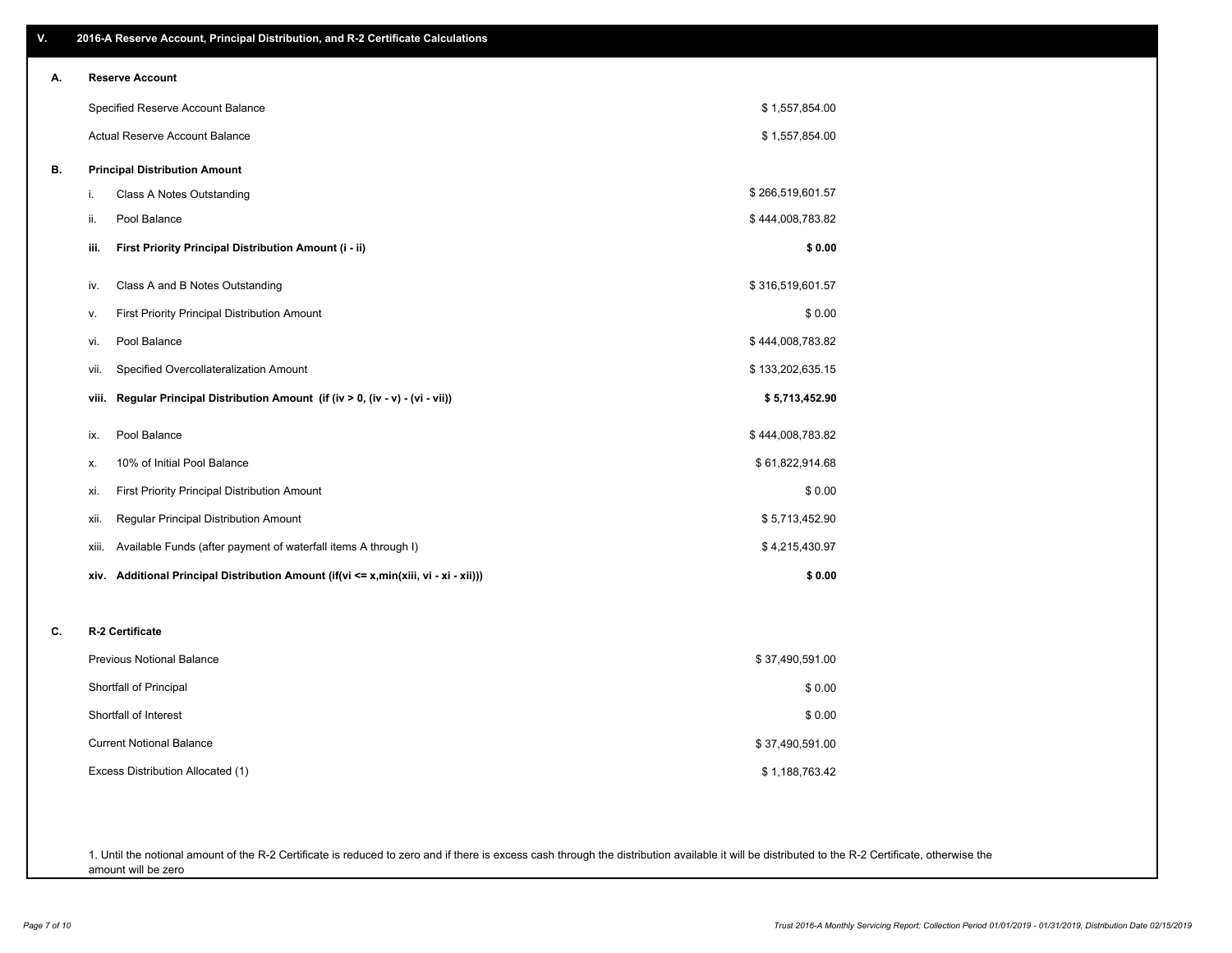|    |                                                         | Paid           | <b>Funds Balance</b> |
|----|---------------------------------------------------------|----------------|----------------------|
|    | <b>Total Available Funds</b>                            |                | \$11,161,476.61      |
| A  | <b>Trustee Fees</b>                                     | \$0.00         | \$11,161,476.61      |
| В  | <b>Servicing Fees</b>                                   | \$286,959.54   | \$10,874,517.07      |
| C  | i. Administration Fees                                  | \$8,333.00     | \$10,866,184.07      |
|    | ii. Unreimbursed Administrator Advances plus any Unpaid | \$0.00         | \$10,866,184.07      |
| D  | Class A Noteholders Interest Distribution Amount        | \$721,637.51   | \$10,144,546.56      |
| Е  | First Priority Principal Payment                        | \$0.00         | \$10,144,546.56      |
| F. | Class B Noteholders Interest Distribution Amount        | \$215,662.69   | \$9,928,883.87       |
| G  | <b>Reinstatement Reserve Account</b>                    | \$0.00         | \$9,928,883.87       |
| H  | Regular Principal Distribution                          | \$5,713,452.90 | \$4,215,430.97       |
|    | <b>Carryover Servicing Fees</b>                         | \$0.00         | \$4,215,430.97       |
| J  | Additional Principal Distribution Amount                | \$0.00         | \$4,215,430.97       |
| Κ  | Unpaid Expenses of Trustee                              | \$0.00         | \$4,215,430.97       |
|    | Unpaid Expenses of Administrator                        | \$0.00         | \$4,215,430.97       |
| м  | i. Remaining Funds to the R-1 Certificateholder(s)      | \$3,026,667.55 | \$1,188,763.42       |
|    | ii. Remaining Funds to the R-2 Certificateholder(s)     | \$1,188,763.42 | \$0.00               |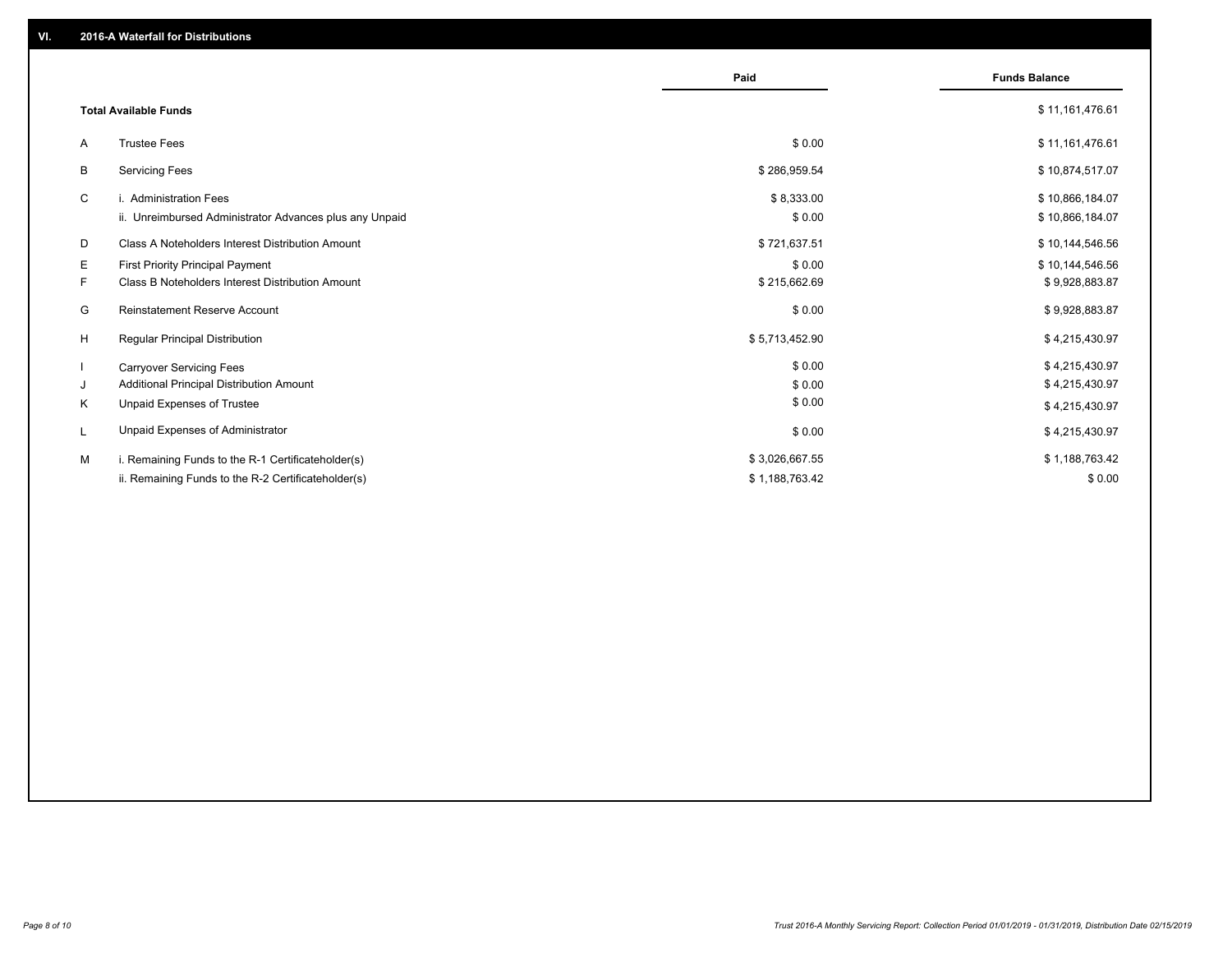| <b>Distribution Amounts</b>                                |                         |                         |                                |
|------------------------------------------------------------|-------------------------|-------------------------|--------------------------------|
|                                                            | A <sub>2</sub> A        | A2B                     | в                              |
| Cusip/Isin                                                 | 78449FAB7               | 78449FAC5               | 78449FAD3                      |
| <b>Beginning Balance</b>                                   | \$165,060,435.06        | \$101,459,166.51        | \$50,000,000.00                |
| Index                                                      | <b>FIXED</b>            | <b>LIBOR</b>            | <b>LIBOR</b>                   |
| Spread/Fixed Rate                                          | 2.70%                   | 1.50%                   | 2.50%                          |
| Record Date (Days Prior to Distribution)                   | 1 NEW YORK BUSINESS DAY | 1 NEW YORK BUSINESS DAY | <b>1 NEW YORK BUSINESS DAY</b> |
| <b>Accrual Period Begin</b>                                | 1/15/2019               | 1/15/2019               | 1/15/2019                      |
| <b>Accrual Period End</b>                                  | 2/15/2019               | 2/15/2019               | 2/15/2019                      |
| Daycount Fraction                                          | 0.08333333              | 0.08611111              | 0.08611111                     |
| Interest Rate*                                             | 2.70000%                | 4.00894%                | 5.00894%                       |
| <b>Accrued Interest Factor</b>                             | 0.002250000             | 0.003452143             | 0.004313254                    |
| <b>Current Interest Due</b>                                | \$371,385.98            | \$350,251.53            | \$215,662.69                   |
| Interest Shortfall from Prior Period Plus Accrued Interest | $$ -$                   | $\mathsf{\$}$ -         | $\frac{1}{2}$                  |
| <b>Total Interest Due</b>                                  | \$371,385.98            | \$350,251.53            | \$215,662.69                   |
| <b>Interest Paid</b>                                       | \$371,385.98            | \$350,251.53            | \$215,662.69                   |
| <b>Interest Shortfall</b>                                  | $$ -$                   | $\mathsf{\$}$ -         | $$ -$                          |
| <b>Principal Paid</b>                                      | \$3,538,445.26          | \$2,175,007.64          | $$ -$                          |
| <b>Ending Principal Balance</b>                            | \$161,521,989.80        | \$99,284,158.87         | \$50,000,000.00                |
| Paydown Factor                                             | 0.016231400             | 0.016231400             | 0.000000000                    |
| <b>Ending Balance Factor</b>                               | 0.740926559             | 0.740926559             | 1.000000000                    |

\* Pay rates for Current Distribution. For the interest rates applicable to the next distribution date, please see https://www.salliemae.com/about/investors/data/SMBabrate.txt.

**VII. 2016-A Distributions**